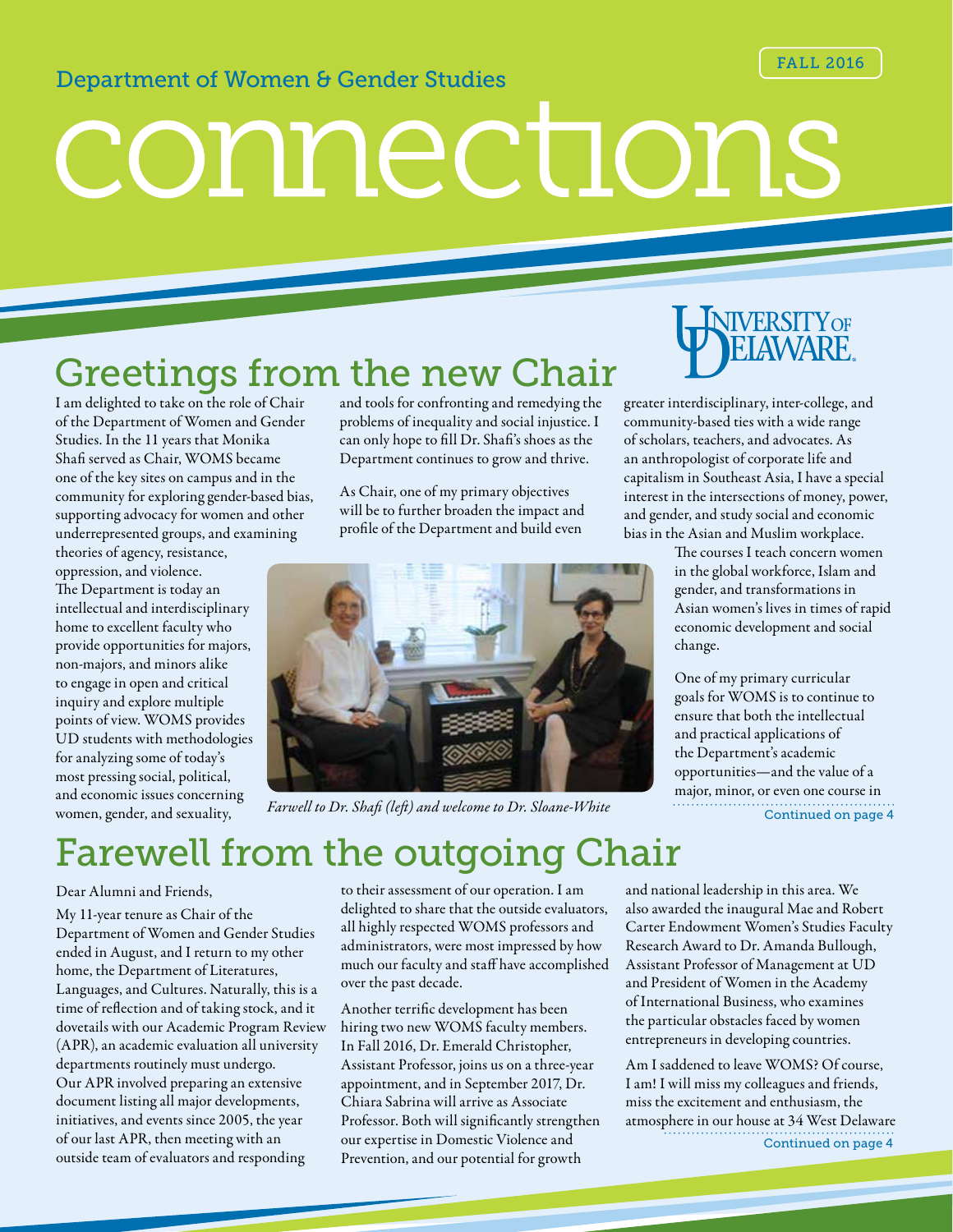# Thanking Dr. Monika Shafi for Outstanding Leadership

I says Monika Shafi, Elias Ahuja Professor 've always seen myself as task-oriented," of German, adding, "I like to get things done." As she steps down in August 2016 as Chair of the Department of Women and Gender Studies, she leaves behind an extraordinary legacy. Not only has she spearheaded numerous academic projects, but she used her eloquence and tactful persuasion to change the climate for women and encourage the importance of feminist thinking. Winner of the 2011 E. Arthur Trabant Award for Women's Equity, Dr. Shafi has been honored across the University for her tireless work in advancing the cause of women's education, while raising both the institutional and the national profile of our department, which she has led for eleven years.

After becoming Director in 2005 of what had been a program since 1973, she immediately set out to secure departmental status for Women's Studies. As Chair, she

oversaw the expansion of the curriculum, as well as growth in the number of majors enrolled.

Thanks to her visionary leadership, Women's Studies—which went on to become the Women and Gender Studies Department during her second five-year term—was able to implement a popular minor in Sexualities and Gender Studies; offer a groundbreaking Concentration in Domestic Violence Prevention and Services (DVPS), the first of its kind in the nation; receive Faculty Senate approval to develop a graduate certificate; stage a 40th anniversary celebration in 2013 that featured Dr. Marie Laberge's oral history project about the founding of Women's Studies at UD; successfully complete its first two searches for new tenure-track faculty and bring in its first Postdoctoral Fellow; organize and host the nationally prominent 2014 conference, "Powerful Partnerships: 20 Years of the Violence Against Women

Act and the Path Ahead"; create a new capstone seminar for graduating WOMS majors that has produced significant student research projects, some of which have gone on to be published; and, because of the continuing generosity of Mae and Robert Carter, oversee the awarding of grants for both teaching and research that have given graduate students opportunities to practice feminist pedagogy and enabled faculty from around the university to engage in feminist scholarship.

From Dr. Shafi's own perspective, however, not the least of her achievements was moving the department to its present location—a charming three-story, earlytwentieth-century house. As someone whose scholarly publications examine women's work, issues of migration, and material culture in modern German literature, she has always been sensitive to the politics of

> Continued on page 4

## Pascha Bueno-Hansen Awarded Tenure

The Department of Women and Gender Studies is thrilled to announce that the University of Delaware awarded Dr. Pascha Bueno-Hansen tenure and promotion to Associate Professor in May 2016, citing her excellence in research, teaching, and service. Bueno-Hansen received her PhD in Politics, Feminist Studies, and Latin American & Latina/o Studies from the University of California at Santa Cruz in 2009, and she joined WOMS that Fall as its first-ever tenure-track hire. In addition to directing the department's Sexuality and Gender Studies minor, Bueno-Hansen holds faculty affiliations with UD's Department of Political Science & International Relations and the Latin American and Iberian Studies program.

Bueno-Hansen's promotion marked the culmination of an exciting and successful 2015-2016 academic year, especially with regard to her research. In August 2015, her first book, *Feminist and Human Rights Struggles in Peru: Decolonizing Transitional Justice* was published by the University of Illinois Press. This book, resulting from seven years of field studies and archival research, examines the Peruvian state's creation of a Truth and Reconciliation Committee (TRC) in 2001 after a generation of internal armed conflict and authoritarian rule.

Bueno-Hansen places the TRC, feminist and human rights movements, and related non-governmental organizations within an international and historical context to expose the difficulties in addressing gender-based violence in Peru. Her innovative theoretical and methodological framework, which brings together decolonial feminism and a critical engagement with intersectionality, facilitates an in-depth analysis of the Peruvian transitional justice process. Bueno-Hansen uncovers the colonial mappings and linear temporality underlying transitional justice efforts and illustrates why such efforts must address the societal roots of atrocities if they are to result in true and lasting social transformation.

On November 4, 2015, Bueno-Hansen marked her book's publication with a lecture in Bayard Sharp Hall sponsored by the Department of Women and Gender Studies as part of its Fall Lecture series. She discussed how the state and civil society groups in Peru understood and addressed the impact of the Peruvian internal armed conflict on women and detailed the ways in which the working of race, language and culture in relation to gender expose the complex challenges of addressing gender-based violence.

As the new academic year unfolds, Dr. Bueno-Hansen is working on her next book,

which focuses on the transitional justices processes of Peru, Colombia and Brazil. This new project will use a queer decolonial framework

to analyze the cisheteronormativity of transitional justice mechanisms and the variants of toxic masculinity among armed actors in relation to the legacy of Spanish and Portuguese colonialism. The creative initiatives of activists, advocates, artists and documentarians to bring hidden and taboo issues—such as violence against gender and sexual minorities—to light embody a decolonizing impulse that honors the precolonial Amazonian and Andean multiplicity of gender and sexual expression.

Additionally, Dr. Bueno-Hansen will serve as the faculty coordinator of the newly formed LBGTQIA+ and Racial Justice Activism Living Learning Community for first-year students. With a focus on the intersection of LGBTQIA+ and racial justice issues, this LLC will support and connect struggles across dis/ability, ethnicity, religion, class status, and nationality as participants develop a network of students and others who work towards social change on campus and beyond. By Barbara Ley

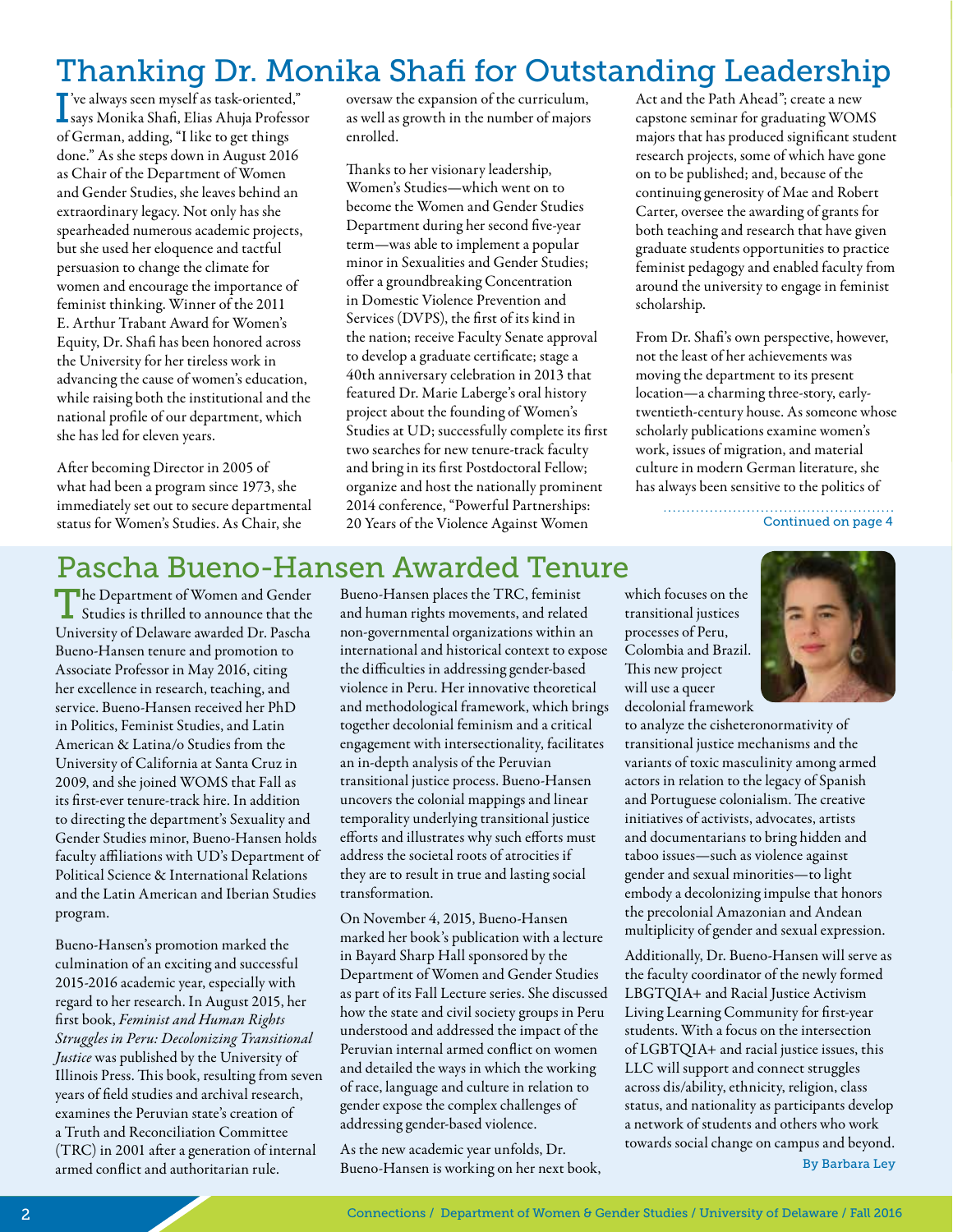# Faculty News

Pascha Bueno-Hansen has been

promoted to associate professor with tenure. She has given lectures from her recently published book, *Feminist and Human Rights Struggles in Peru: Decolonizing Transitional Justice,* and was invited to deliver the Keynote address at The Global Politics of Truth and Justice Conference at the University of Massachusetts, Amherst, in February 2016. Her latest publications include "Decolonial Feminism, Gender, and Transitional Justice" in Oxford *Handbook of Gender and Conflict* (forthcoming, Oxford University Press); "An Intersectional Analysis of the Peruvian Truth and Reconciliation Commission" in *Studying Women, Violence and War: Shifting Perspectives* (Routledge, 2016); and "Ending the Colonial/Modern Occupation of Indigenous Women's Bodies in Guatemala and Perú," in The Feminist Wire (May 10, 2016). In Fall 2016, she started as Program Coordinator for UD's Living Learning Community LGBTQ+ and Racial Justice Activism.

Monika Shafi, Elias Ahuja Professor of German, published three articles and two others are forthcoming. She presented at four different national/ international conferences and symposia. Her current scholarship is focused predominantly on the representation of work

in contemporary German-language fiction and on the German literary response to migration and refugees. She also organized "Roundtable: Günter Grass: Assessing his Legacy" at the German Studies Association Conference, Washington, D.C. in October 2015.

Margaret D. Stetz, Mae and Robert Carter Professor of Women's Studies and Professor of Humanities, gave an invited lecture "Bookfest at Tiffany's" in October 2015 at the Winterthur Museum in Wilmington, DE, in conjunction



with the exhibition *Tiffany Glass: Painting with Color and Light.* She presented on "Invisible Disabilities" for a

roundtable on disabilities issues at the November 2015 National Women's Studies Association Conference. In March 2016, she gave an invited lecture ("Richard Le Gallienne, the Pre-Raphaelites, and Liverpool") at the Walker Art Gallery in Liverpool, UK, in conjunction with the exhibition *Pre-Raphaelites: Beauty and Rebellion.* A new printing of her 2001 co-edited *Legacies of the Comfort Women of* 

*WWII* was released by Routledge in conjunction with her invited March 2016 presentation at "Unfinished Apologies: Imperial Japan's Sex Slaves of Wartime Asia," a symposium in Washington, DC, co-sponsored by the School of Advanced International Studies of Johns Hopkins University and Asia Policy Point. Her letter about recent developments in the "comfort women" political situation appeared in the *New York Times* January 1, 2016. In April 2016, she delivered a related paper, "Teaching 'Comfort Women' Issues: The Hidden Stories of Girls," at "War and Sexual Violence," a conference sponsored by the CUNY Graduate Center, NY. In Spring 2016, her essay "Dress, Women's Holocaust Survivor Memoirs, and the 'Thoughtful' Work of Linda Grant," was published in the Northwestern University Press volume, *Long Shadows: The Second World War in British Fiction and Film,* and has essays forthcoming in 2016 in *Neo-Victorian Humour*  (Brill) and *The History of British Women's Writing, 1880–1920* (Palgrave Macmillan). She also published book reviews in the journals *Victorian Studies and Oscholars,* Throughout Spring 2016, she co-curated with Mark Samuels Lasner an interdisciplinary public exhibition, *Richard Le Gallienne: Liverpool's Wild(e) Poet,*  for the Central Library in Liverpool, UK, August 5-October 31, 2016.

# In Memoriam: Elaine Salo, Associate Professor

Elaine Rosa Salo, Associate Professor of Political Science and International Relations and of Women and Gender Studies at the University of Delaware, died August 13, 2016, after a battle with cancer. She was 54. A service celebrating her life was held September 8, 2016, in Gore Recital Hall of the Roselle Center for the Arts.

Born in Kimberley, South Africa, Dr. Salo received a bachelor's degree with honors from University of Cape Town, a master's degree in international development from Clark University and a doctorate in anthropology from Emory University. Before coming to Delaware, she was director of the Institute for Women's and Gender Studies at the University of Pretoria in South Africa. Her research focused on gender, identity, violence, social construction of masculinities, feminism, sexuality, patriarchy and women's rights.

She joined the UD faculty in 2014 with a joint appointment and taught classes in water politics in the global South, politics of transitional societies, and gender and politics. In her relatively short time at UD, Dr. Salo became engaged in the campus and the community,

where she was extremely well-liked and highly respected. "Elaine was an exceptional colleague and friend. Her kindness, brilliance, warmth and humor inspired, as well as her unflinching resistance to injustice



and constant bucking of the status quo," said Pascha Bueno-Hansen, Associate Professor of Women and Gender Studies. "She had so much life in her, so much seemingly endless capacity to give. During her brief time here at UD, she touched many hearts."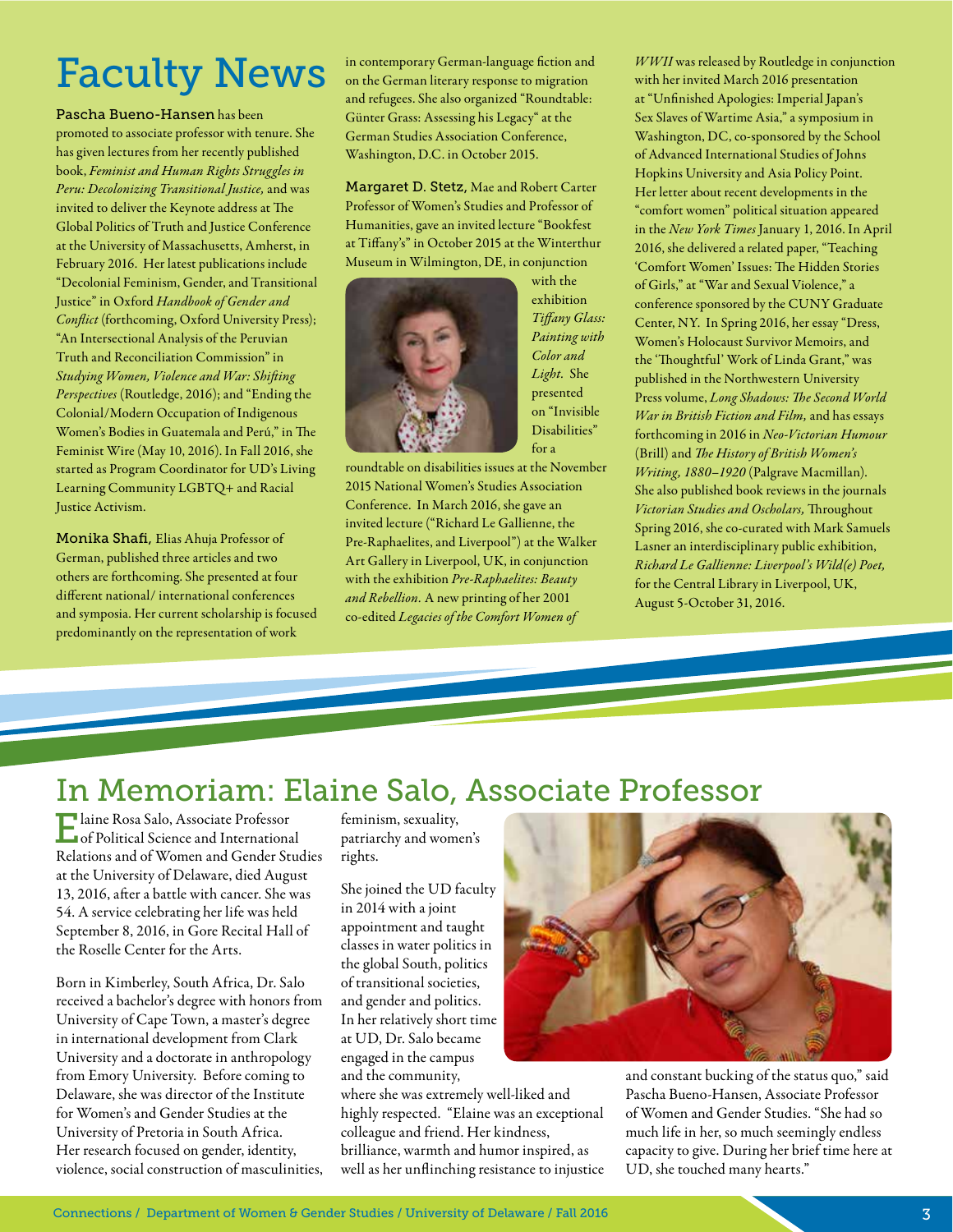#### Thanking Dr. Shafi,

continued from page 2

place and to the effects on women of their everyday environments. Our department's current location is, in her view, "the physical embodiment of what we do. It is a communal space and, even without having a meeting room, it speaks to the idea of community."

The strength of the department's cooperative spirit, of course, a tribute to Dr. Shafi herself. She has actively fostered collegiality by making everyone—faculty, staff, and students alike—feel valued

#### Greetings from the Chair continued from page 1

WOMS—becomes clear and important to all current and prospective students. WOMS courses provide significant opportunities for student-to-student dialogues across diverse cultural, religious, racial, and ethnic groups, and to do so from perspectives as diverse as history, political science, anthropology, psychology, literary and cultural studies, religion, and the arts. WOMS is known by many UD students for offering a wide range of outstanding classroom and communitybased opportunities that give students the chance to engage rigorously and seriously with issues and debates that directly affect them and the lives of people worldwide. Students often tell me that their courses in WOMS are among the most exciting and illuminating they take at UD, and I am so excited and proud to be a part of a department that makes such a significant impact on how they think about their lives and, as they go on to their professional careers, helps them make a difference in the lives of others.

With very best wishes,<br> $\bigotimes \bigotimes \mathcal{M}_{\phi}$ 

Patricia Sloane-White *Chair of the Department of Women and Gender* 

for the different contributions they bring to our academic enterprise. With characteristic modesty, she attributes the many remarkable accomplishments to the department as a whole, with its "shared feminist position," and describing herself merely as the one who "could facilitate the goals."

Dr. Shafi is unambiguous about having modeled her pragmatic feminism, advocacy for change, and diplomatic way of working with UD administrators on a wonderful predecessor: Mae Carter, who did more than anyone to establish Women's Studies at UD in 1973, and who has provided it

#### Farewell, continued from page 1

Avenue, miss the laughter as well as the sighs. However, I am thrilled with what the faculty and I have accomplished together. I am most grateful for all the support we have received from our terrific donors, Mae and Robert Carter, and also from the administration. The Department's new Chair, Dr. Patricia Sloane-White, brings wide-ranging administrative and scholarly expertise to the position. Under her expert leadership WOMS, I am confident, will continue to thrive.

It has been an extraordinary privilege to serve as Chair of WOMS and to lead this exceptional group of faculty members witnessing their dedication to their students, their scholarship, and the UD. I wish to extend most heartfelt thanks to everyone, especially to Dr. Jennifer Naccarelli, Associate Chair, and to Deborah Arnold, WOMS office coordinator. I work very closely with both of them and they simply are a dream team!

Thank you to all, and farewell!

Mouito Shof.

Elias Ahuja Professor of German

with unflagging support ever since. "We are all indebted and trying to follow in Mae Carter's footsteps," she says. "Knowing someone who has invested her heart in this, with a level of commitment that is truly incredible, has been inspirational, and I am deeply grateful to her."

Dr. Shafi describes her two terms as Chair as "an incredible privilege." All of us who have been fortunate enough to work with her, however, must insist that the privilege was all ours, and we will never stop thanking her for her brilliant leadership.

> By Margaret D. Stetz, Mae and Robert Carter Professor of Women's Studies





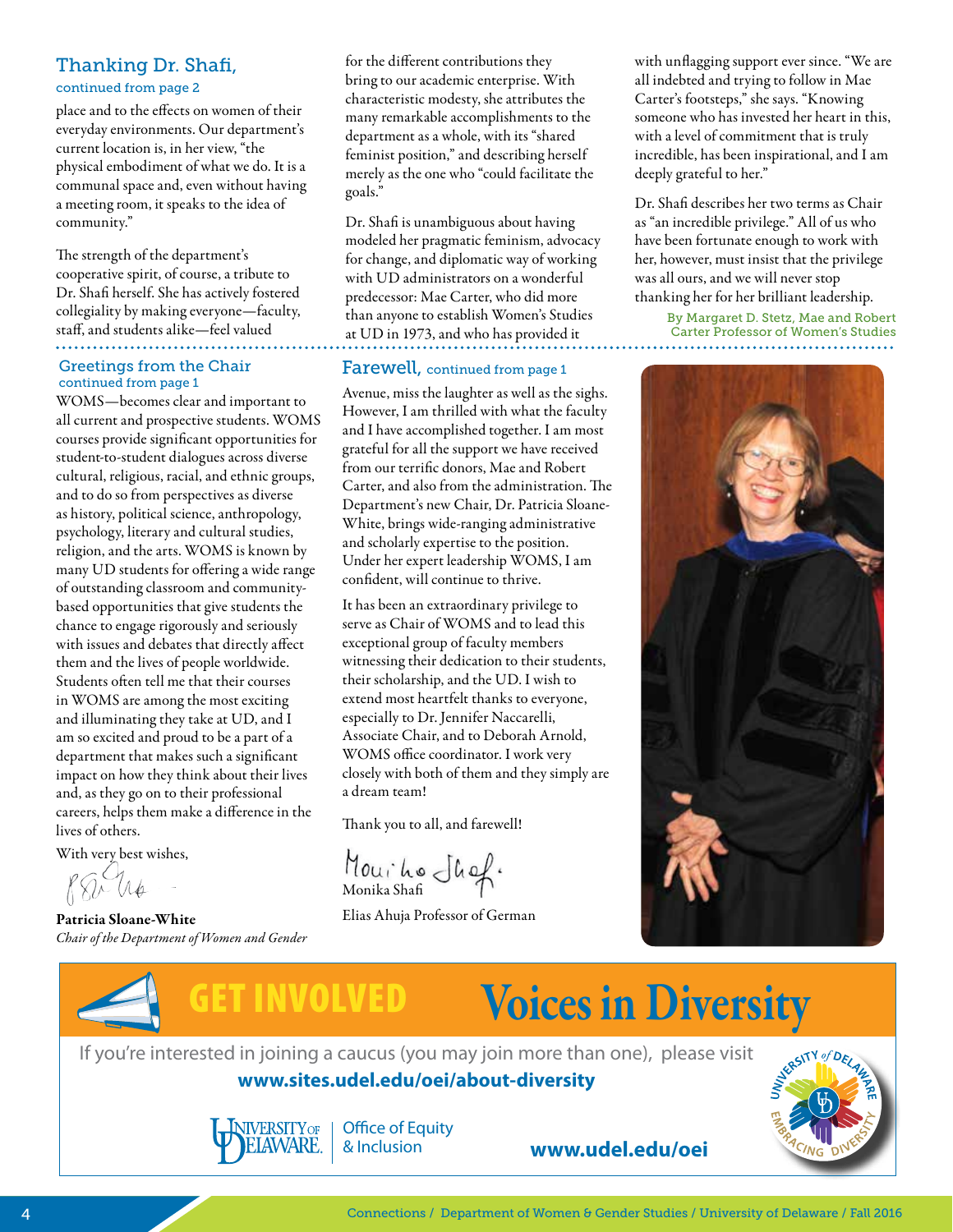## Welcome Dr. Christopher-Byrd, WOMS Faculty & UD Alumna

I n Fall 2016, when Dr. Emerald Christopher-Byrd became Assistant Professor of Instruction and the first Postdoctoral Fellow in Women and Gender Studies at UD, it was a homecoming. After years of academic and career success, Dr. Christopher-Byrd returns to teach courses in sexuality, race, and gender and to pursue her ongoing research into the politics of a popular and problematic genre of advice literature aimed at African American women—what she has called the "Love and Marriage Playbook" for Black women.

Much has changed since she received her 2004 undergraduate degree as a double major in English and Women's Studies, now Women and Gender Studies. Dr. Christopher-Byrd has earned multiple graduate degrees: a Master's in Higher Education Administration and in Women's Studies from George Washington University, as well as a PhD in Language, Literacy and Culture from the University of Maryland, Baltimore County. She has held positions in student affairs at Utica College, McDaniel College, and George Washington University. In 2013, she was selected by the Women's Research and Education Institute to be a Legislative Fellow in the Washington, DC, office of Congresswoman Rosa DeLauro. She has taught numerous undergraduate courses at a range of institutions, including Georgetown University, where she ......................



developed a new elective, "Race, Class, and Feminism," and at UD she will draw on her important research into race and gender in pop culture, to teach a new course in "Hip Hop Feminism."

What drives all her work is her own feminism, which ties together ideology, intellectual critique, and activism, and which is always grounded in her experience of daily life. "My research," she says, "allows me to connect with and make sense of my world the world I grew up in—in an academic way." Raised in the Bronx and nurtured by single women who were proudly independent, she is particularly eager to examine through her research and undergraduate teaching the effects of inner-city violence on women of color. At the November 2016 conference of the National Women's Studies Association,

she will explore related topics in a paper on "Twenty-First- Century Jane Crow: Racialized Gendered Borders and the Black Body," to address how Black women's bodies continue to be colonized within the U. S. justice system. Throughout the coming year, she will also prepare for publication her earlier analysis of how pop culture tells African American women that their success depends upon (heterosexual) marriage, the subject of her PhD dissertation.

Dr. Christopher-Byrd remembers her feeling of strangeness as a student when she saw UD's campus for the first time: "Everyone looked so different from me," she recalls. Now she returns to a familiar landscape, but where the student body that has undergone generational shifts, especially when it comes to attitudes toward feminism – "That used to be the 'F' word,'" she says, but it is now more widely embraced. Recently, at the start of a course at Georgetown University, she asked how many students identified as feminists, and all 30 raised their hands. At UD, she is determined to help students use what they learn about feminist theory as a bridge between academic understanding and activism around issues of race, gender, and class in their everyday lives. The Women and Gender Studies Department is proud to welcome her!

> By Margaret D. Stetz, Mae and Robert Carter Professor of Women's Studies

## Amanda Bullough: Faculty Research Award Recipient

Dr. Amanda Bullough, Assistant Professor of Management in the Lerner College of Business and Economics at the University of Delaware, was the recipient of the 2015 Mae and Robert Carter Endowment in Women's Studies' Faculty Research Award. Dr. Bullough presented "Women Entrepreneurs: Building Resilience and Reducing Fear through Business Ownership" as the Women and Gender Studies Fall Lecture Series on October 26, 2016, in Bayard Sharp Hall.

Scholars have recently been learning how women's perceptions about culture and adversity affect their business decisions, but less is known about how entrepreneurial activity in turn affects their perceptions of adversity. Is there something about engaging in entrepreneurship that causes women in adverse environments to become more or less fearful; do these women feel more



emboldened as business owners? Building on her previous research in countries like Afghanistan, Dr. Bullough addressed these questions and discussed her newest data on women entrepreneurs' perceptions of danger and adversity, domestically in Chicago and abroad in Pakistan.

Dr. Bullough's research encompasses

entrepreneurship, leadership, organizational behavior, cross-cultural management, and international development. She publishes in premier journals like the Journal of Management, Academy of Management Perspectives, Entrepreneurship Theory and Practice, Leadership Quarterly, etc., serves on the editorial review board for Entrepreneurship Theory & Practice, and has presented at numerous international business and management conferences. Her newest streams of research and teaching include entrepreneurship in war zones and under adverse conditions, global leadership, and women's entrepreneurship and leadership. She has done work in Finland, China, Thailand, Afghanistan, Jordan, Mexico, Algeria, and many others, and has also consulted on projects with the World Bank, the Goldman Sachs 10,000 Women program, and the Global Business School Network (GBSN).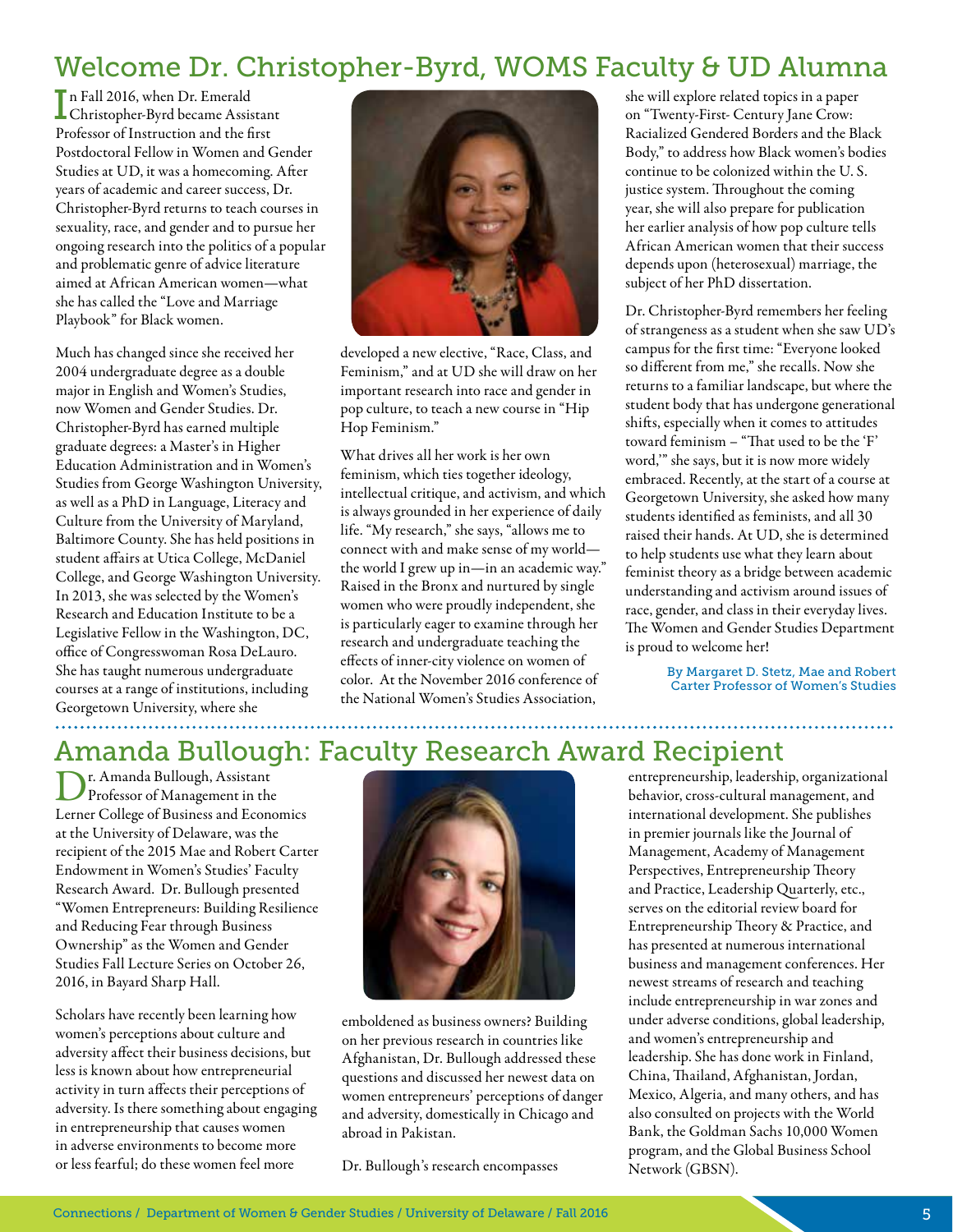# Staff News

Shawnee Sloop, (right) WOMS Student Intern with an English major and WOMS minor, returned this past August from an incredible study abroad semester in Rome, Italy, followed by a summer in Menorca, Spain. Shawnee was lucky enough to travel throughout Europe during Spring semester to countless beautiful and unique locations. While in Menorca, she hiked every day through the breathtaking natural beauty and quintessential small villages of the island. Now in her senior year at UD, Shawnee is enthused to be back at working for WOMS. This Fall, she had two articles published for the University's UDress fashion magazine.



Halley Pradell, WOMS Web Designer, also works in IT Support for the Mathematics Department. A WOMS and Math/Economics double major, Halley was selected as a 2016 UD Woman of Promise and awarded the Mathematics Rees Scholarship. Halley thoroughly enjoys working in the Department of Women and Gender Studies, and is thankful for the never-ending support and compassion that radiates through the department. She has gained so much from working with such a wonderful group of women, and hopes to bring this with her as she embarks on a 2017 Winter Study Abroad trip to India.

#### Interview: Deborah Arnold artist and published poet

Deborah Arnold joined the Department of Women and Gender Studies as Administrative Coordinator in 2013, days before achieving her Master of Arts in English from West Chester University. Her mixed media collage "Writing through the Blues" was selected as the cover art for *Keeping Time: 150 Years of Journal Writing*, and her publications include *Interview with the Willow Girls*, a finalist for the New Women's Voices Chapbook Award. Her poem "Hieroglyphs" was selected for the 2015 Random Acts of Poetry Award at UD.

#### How did you get started and what came first, writing or mixed media?

At age five, I wrote my first poem on the inside cover of a diary. I collected fine stationery, and writing poems on it seemed to transform them into a visual piece of art. Decades later, I studied printmaking and experienced language as a tactile element when I handset text in lead type. Suddenly, the binary between writing and making art objects was gone, and the holistic approach to making books allowed me pull the rug out from between the art forms.

#### In the holistic approach of mixed media, what role do differences between forms?

Writing poetry is an interior journey, and its exacting visual shape and internal structure are like a map for language and ideas. The visual vocabulary of mixed media art feels very spontaneous.



*Deborah Arnold, Department of Women and Gender Studies, Administrative Coordinator*

#### Do you find yourself drawn to particular themes?

I am drawn to the role of memory and how our lives are shaped within the context of memory connected to larger political and social events. My awareness of the risks inherent in freedom of expression was formed in 1970, when the Ohio National Guard fired into a crowd of student demonstrators at Kent State, killing four students. I became very quiet and my writing became very carefully constructed. The responsibility of language is key for me, and the formal structures require a clarity of expression I find powerful.

#### What role does gender play in your work?

I am drawn to women's stories and everyday lives as art, particularly religious and mythological figures such as Eve

and Persephone. I am interested in the backstory, looking beyond the standard script.

#### Who are the artists who have influenced your work?

Visual poets are a major influence – from William Blake's paintings that trail into his poems, to Paul Klee and his use of letters as icons in collages, to the contemporary visual poets such as Anne Carson and the Pulitzer Remix project poets who work with textual redactions.

#### Here is the question, every artist is asked: Where to do you think your creativity comes from?

It comes from the need to tell stories, both through the forms of visual art and poetry. The sonnet is an incredible form for telling a story: you explore an argument, reach a turning point, and must find resolution. I think artists fundamentally are searching for ways to engage with the world and to listen below the noise of the seemingly constant and oppressive din to discover true meaning and connection.

#### What excites you right now and what are you working on?

 I would love to write a graphic novel, bringing the visual and the verbal together and exploring the space between the panels as the invisible silence where transitions occur–much like our world and our lives. By Monika Shafi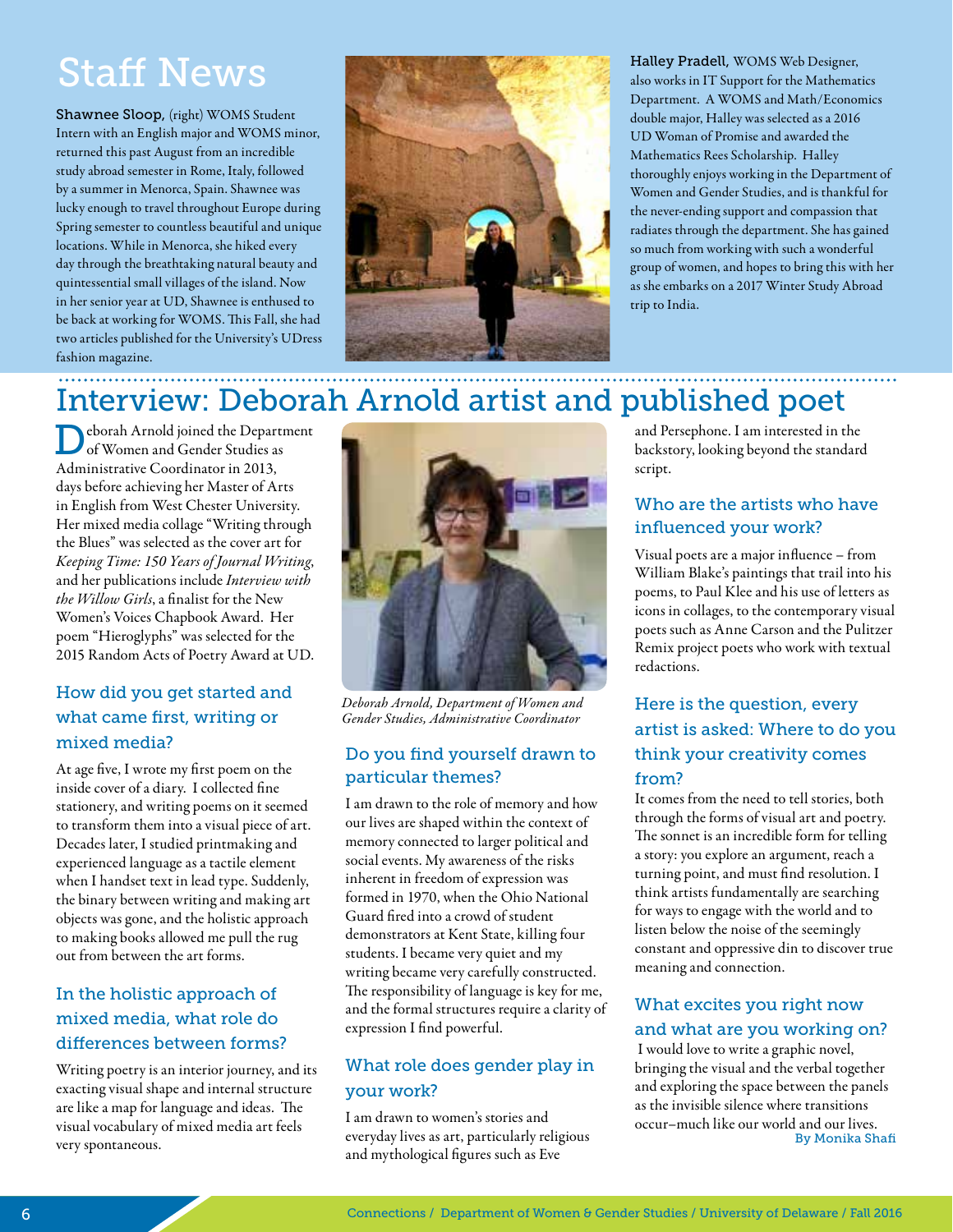# WOMS Students: 2016 Highlight

Sage Carson (WOMS 2016) and Harry Lewis (WOMS 2018) were on stage with Lady Gaga at the 2016 Academy Awards when she sang the Oscar-nominated song "Til it Happens to You," music and lyrics by Diane Warren and Lady Gaga, from the film *The Hunting Ground.* Backstage, Sage (pictured with Vice President Joseph Biden) and Harry (pictured with Lady Gaga) also met Vice President and UD alum Joseph Biden.



Students Acting for Gender Equality (SAGE) hosted the annual "Take Back the Night" event in April 2016, featuring Wagatwe Wanjuki, a feminist activist and survivor featured in the film The Hunting Ground. This event aims to shatter the silence around sexual assault, bringing students and survivors together for a march around campus and speak out. SAGE weekly meetings provide a safe space for students to share their experiences with gender issues on and off campus.



V-Day at UD joins efforts with members of SAGE to bring a voice to feminist issues on the University of Delaware's campus. In March, V-Day hosted the annual Vagina Monologues, co-sponsored by UD Haven, SAGE, VOX, E-25, C.A.L.M and the Longboard Crafting club. Written by



V-Day's founder Eve Ensler, the play brings together female identified students to preform women's monologues on sexuality, love, strength and social justice. During the Fall semester, V-day held one of their most popular sex-positivity events, Big-O-Bingo, the proceeds going to support Natasha's Justice Project.

**Men's Action Network (MAN)** is a student organization made up of all genders, dedicated to educating, engaging, and empowering men around healthy masculinity and gender based violence prevention. In March 2016, MAN hosted leading anti-porn feminist and scholar Gail Dines' multimedia presentation based on her acclaimed book, Pornland: How the Porn Business has Hijacked our Sexuality. Dines discussed how the dominant images and stories disseminated by the multibilliondollar pornography industry promote and legitimize a gender system that undermines equality and encourages violence against women. Dines is a recipient of the Myers Center Award for the Study of Human Rights. This event was co-sponsored by SAPE Committee, and cosponsored by Men's Action Network, Office of Equity and Inclusion, University of Delaware Police Department, Student Wellness & Health Promotion, Office of the Dean of Students, Greek Council, and Sexual Offense Support.

**T**he Capstone Seminar, required for Women and Gender Studies majors who are about to graduate, converges the history, theory, politics, and pedagogies of Women's Studies and of Gender Studies as academic

fields, with particular attention to their linkage to issues of race, sexuality. Forthe 2016 Capstone, Dr. Pascha Bueno-Hansen explored this convergence with a body mapping assignment in which the graduating class engaged with the themes of embodiment, community building, transformation, healing and social justice. Each student composed an artist statement to accompany their body map, to express their reflections on and analysis of course materials as related to their life experiences through artistic expression. The body map shared here is one of 22 works created by the 2016 Capstone Graduates.

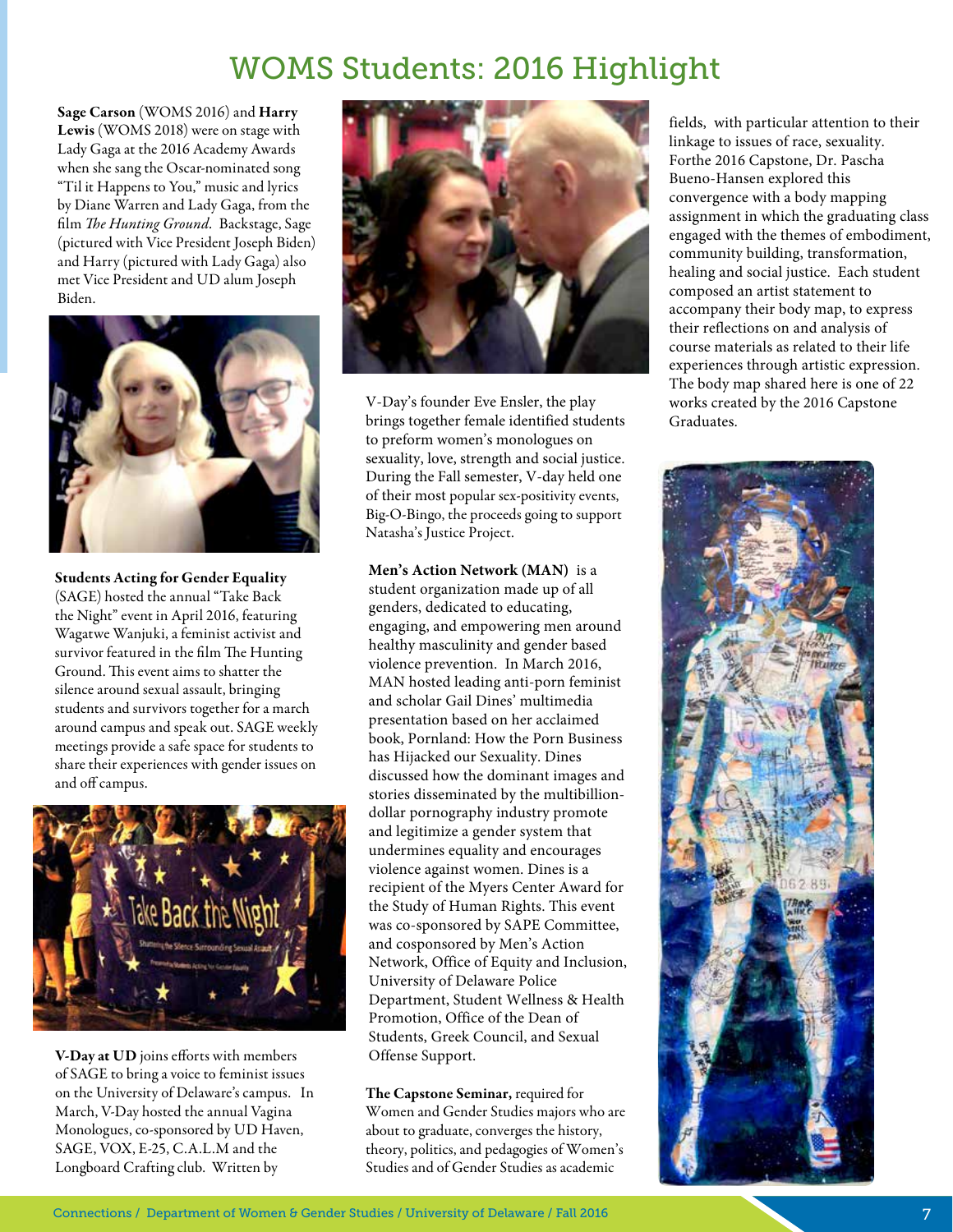# Congratulations, 2016 Graduates!

#### Women and Gender Studies Majors

Brittany Banks Kelcy Bifani Samantha Brant Carley Canada-Banks Alexandra Cheatham Lynnette Curtis Kaitlyn Ennis Kara Gildea Margaret Hussar Jessica Johnson Kylie Kinsella Gabrielle Lanzetta Sarah McMillan Christian Mills Lauren Moffa Yvonne Rivera Zainab Shah Kara Gildea Sanika Salim Nicole Verbanas Morgan Benson Kathryn Keulmann Alexi Viets Marta Shakhazizian

#### SGST Minors

Brittany Banks Alexandra Cheatham Margaret Hussar

Women and Gender Studies Majors with Women in Global Perspective Concentration

Zainab Shah

#### Women and Gender Studies Majors with DVPS Minors and **Concentrations**

Lynnette Curtis Amy Hopkins Jessica Johnson Kylie Kinsella Gabrielle Lanzetta Zainab Shah Nicole Verbanas

#### Women Studies Minors

Casey McGinnis Muzi Xu Amanda Rainford

Patricia Pennington Kristin Hamilton Samantha Garbini Gerti Wilson Joanna Wicks Valerie Fragier Shannon Collins Catherine Marchbank Kristine Reed Noelle Sanchez Laura Muscovich Emma Fleming- Rosen Heather Mealey Shereen Sandiford Molly Carroll



*Awards of Special Merit for Academic Excellence were conferred upon four outstanding graduates in Women and Gender Studies: Alexandra Cheatham, Kaitlyn Ennis, Jessica Johnson, and Gabrielle Lanzetta. Congratulations!*

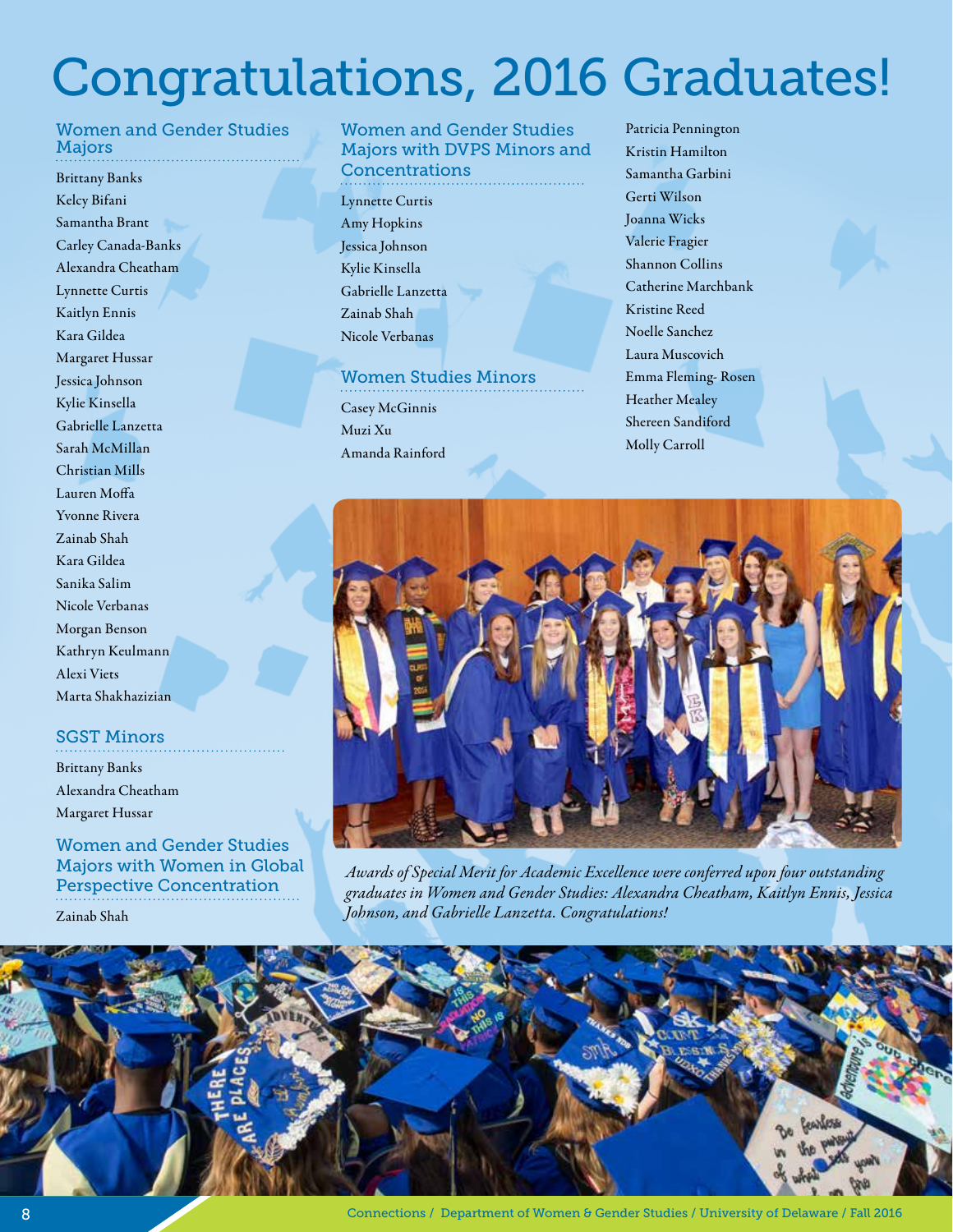# The Mae Carter Scholarship, Awarded to two students

The Mae Carter Scholarship is awarded to an undergraduate woman student at the University of Delaware who carries the values of Mae Carter, former Assistant Provost for Women's Affairs and Executive Director of the Commission on the Status of Women, to advance the status of women at the University. The 2016 scholarship was awarded to two students: Sage Carson and Sanika Salim.

Sage Carson, with double majors in Anthropology and Women and Gender Studies as well as a concentration in Domestic Violence Prevention and Services, has worked tirelessly and effectively to raise awareness, effect university and legislative change, and support and advocate for survivors. As a member of the Faculty Senate Commission for Sexual Harassment and Assault Prevention, Carson helped to improve the University's sexual misconduct policy in 2015, and assisted in developing recommendations for Undergraduate Education. As an intern with the Office of Equity and Inclusion for the Title IX coordinator, she worked on improving the campus prevention and education campaign and served on the Bystander Intervention Committee. Carson also serves as a Sexual Offense Support Advocate for UD Student Health and Wellness, and represents Planned



Parenthood of Delaware's Generation Action and Students Acting for Gender Equality, on the Sexual Assault and Prevention Education Committee (SAPE). She has contributed her expertise to the Local Legislative Collaboration of Delaware State Representatives and Senators, working with State Senator Bryan Townsend on opposing legislation that would have been harmful to victims of sexual assault. Her commitment to advocacy and action in support of women's safety and quality of life clearly model the spirit and activism of Mae Carter.

Sanika Salim, a 2016 UD graduate with double majors in Women and Gender Studies, with a Women in Global Studies concentration, and in Political Science and International Relations, specializing in Development issues and the Middle East,

is committed to improving the status of women across the globe at the policy level as well as the personal level. She has served as an intern on Capitol Hill in Delaware Senator Thomas Carper's office, working on issues related to trafficking and immigration. Previously she interned at the non-profit organization CentroNia, which assists Latino immigrants in Washington, D.C., serving as a Case Manager in the Family Center, connecting women with essential services such as childcare and counseling, and administering a "Digital Literacy" workshop for newly arrived Latino families. Salim has also volunteered with the Washington Center Program,

working on its Human Trafficking Task Force. At UD, she was an active member of SAGE (Students Acting for Gender Equity), MSA (Muslim Student Association), and VOX (Voices for Planned Parenthood). In 2013, she participated in the "Second Annual Conference on the Muslim World," held at Al-Akhawayn University in Ifrane, Morocco as a co-author and co-presenter of a paper titled "The Sexual Exploitation of Women During the Protests of the Arab Spring," and as part of a student Roundtable on "The Muslim's World Perception of Islamophobia." Her adherence to feminist activism in the face of opposition embodies the ideals of Mae Carter.

By Marie Laberge

### Gabrielle Lanzetta: Winner of The 2016 Nellie Thompson Rudd Award

Gabrielle Lanzetta is the 2016 recipient of the Nellie Thompson Rudd Award, which honors a student who excels in scholarship, leadership, and service to the Department of Women and Gender Studies.

Gabby graduated with a double major in Women and Gender Studies and Sociology as well as a concentration in Domestic Violence Services and Prevention. In 2014, she studied abroad in Paris as the recipient of the Mae and Robert Carter Endowment Scholarship. In 2015, Gabby was one of the first undergraduate recipients of the Julie Mapes Wilgen Award in Human Sexuality & Gender Studies, for her outstanding research achievements and leadership in diversity, gender equality, and sexual health through her work with UD student organizations. Gabby worked with fellow student Molly Doddano to create a program, entitled

"Changing the Conversation: Addressing Sexual Assault on Campus," directed toward incoming students to teach them about the



nature of consent, basic information about sexual assault, and reporting protocols for those who have been assaulted.

As part of her work for her Domestic Violence Concentration, she worked as a research assistant for the Delaware Coalition Against Domestic Violence at the courthouse in Wilmington, Delaware.

Gabby's commitment to ending sexual violence and promoting social justice was evident in her extracurricular work as well. She served as the Vice-President of Students Acting for Gender Equality (SAGE) and helped to plan the annual "Take Back the Night" marches on campus. She also served as the partnership and liaison coordinator for Natasha's Justice Project, a national organization aimed at addressing the backlog of thousands of untested rape kits in the United States. She was a member of a number of campus organizations including V-Day, Vox (the student voice for Planned Parenthood), and Haven (the LGBTQIA group on campus).

Gabby is currently working as a National Campus Organizer for the Feminist Majority Foundation in Arlington, Virginia.

By Kathy Turkel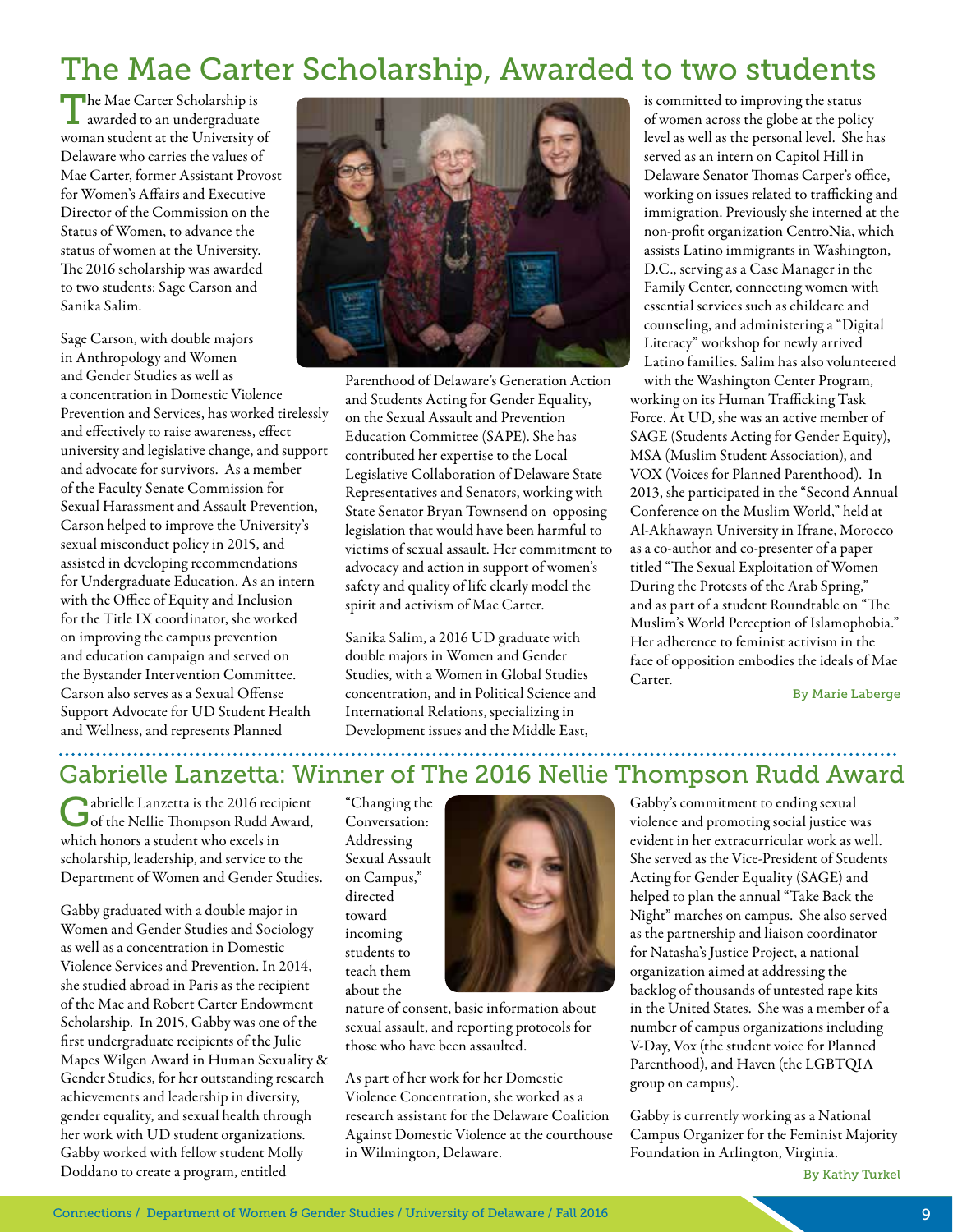# Event Highlights: Dr. Rashad Shabazz

I n April 2016, the Department of Women and Gender Studies hosted a lecture by Dr. Rashad Shabazz based on his book, *Spatializing Blackness: Architectures of Confinement and Black Masculinity in Chicago* (Illinois University Press, 2015). An associate professor and head of faculty in the School of Social Transformation at Arizona State University, Dr. Shabazz brings together Black cultural studies, gender studies, human geography, and critical prison studies. His lecture at UD–co-sponsored by The Office of the Provost, The Center for Black Culture, and the Departments of Black American Studies, Geography, Political Science & International Relations, and Sociology and Criminal Justice, allowed us to embrace new analytical lenses and amplify the voices of a population not often heard in our classrooms.

Dr. Shabazz spoke bluntly about the emergence of carceral geography in the Black Belt of Chicago as a function of a state intent upon criminalizing interracial sex in the vice district and policing Black sexuality.



Between 1890 and 1913, the Chicago Police Department targeted racial intermingling. Under the leadership of Captain Max

Nootbaar, a German immigrant, the police presence in the vice district and Black neighborhoods increased in an attempt to stamp out social intermingling between whites and Blacks in cabarets and cafés. The moral outrage over consensual interracial socialization fueled the push to police Black male sexuality. The actions of the Chicago Police led by Nootbaar stigmatized Black male Chicagoans and limited their social and physical mobility, a pattern of policing that continues today in Black communities.

The current political climate challenges us as Women and Gender Studies students, professors and community to address policing, violence, and mass incarceration in relation to gender, sexuality and race. My peers were energized and captivated by Dr. Shabazz's presentation. We devoted an entire class to discussion of his presentation and its magnitude in shaping our understanding of injustices of our nation.

By Harry Lewis, WOMS Class of 2018 (with Dr. Pascha Bueno-Hansen)

## Domestic Violence Prevention and Services Program Update

The Domestic Violence Prevention and Services (DVPS) Concentration and Minor continued to expand our commitment to provide services to survivors of domestic violence and to build a future workforce of trained advocates. In our fifth year, we more clearly aligned our course content with best practices in the field of violence prevention. Through our partnership with the Delaware Coalition Against Domestic Violence (DCADV), our students now receive training in systems advocacy and primary prevention. While working to examine and eliminate the root causes of violence in our communities, students also acquire the skills necessary to evaluate how each level of the systemic response to violence holistically serves survivors in their journey toward healing. Through our practicums and our internship program, our students are not limited to the delivery of direct services to individuals in crisis, but now witness the implementation of prevention programs and coordinated community responses.

Our location in the small state of Delaware is ideal for these purposes, as our state-network of advocates model the powerful integration of systems advocacy, primary prevention, and trauma informed standards of care. This was clearly evident at the 2016 DCADV

Advocates Retreat and Conference in May 2016, where the expansion of our training areas into the realms of prevention and systems advocacy was highlighted through the panel, "Prevention in Delaware:

Sharing Stories & Highlights of Local Efforts to Prevent Intimate Partner & Sexual Violence." Together with prevention specialists from the DCADV, People's Place, CHILD Inc., ARTfusion, and Jewish Family Services of Delaware, we demonstrated how efforts in Delaware serve as innovative models for implementing prevention efforts into diverse communities across the nation.

The 2015-16 academic year was also a year of hellos and goodbyes. We enthusiastically welcomed the new executive director of the



DCADV, Sue Ryan, to our campus as the instructor of our required upper division course examining domestic violence services in the state of Delaware. With over 25 years of service to social justice issues, Ms. Ryan shared an expertise with our students that could never be acquired through textbooks alone. We also said goodbye to, and celebrated the graduation of, our fifth DVPS Concentration class. Congratulations to Lynette Curtis, Amy Hopkins, Jessica Johnson, Kylie Kinsella, Gabby Lanzetta, Zainab Shah and Nikki Verbanas. By Jennifer Naccarelli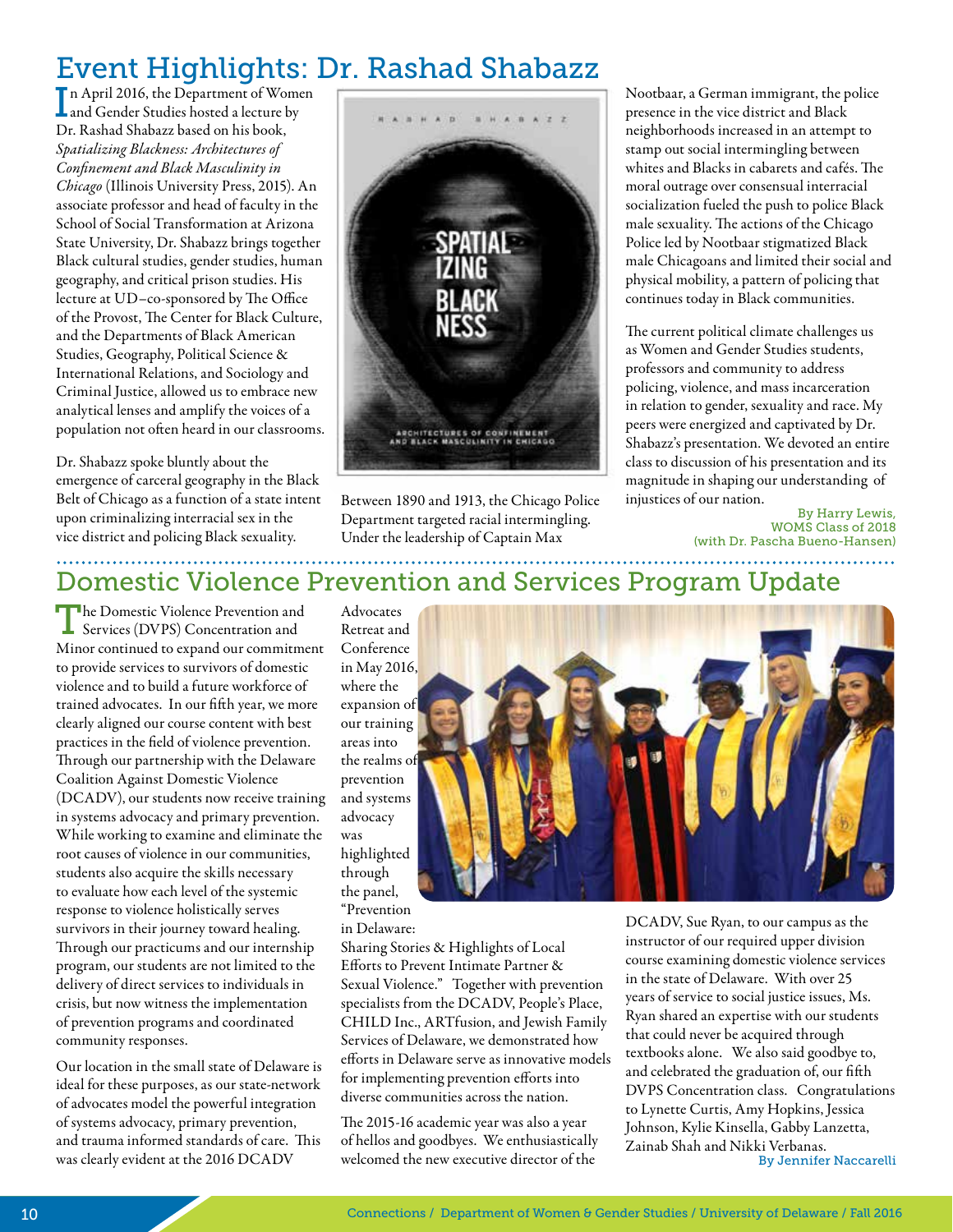# Staying Connected

Rebecca Guarino (WOMS/Math 2015), winner of the 2015 Mae Carter Scholarship, was awarded the Knowles Science Teaching Foundation Fellowship, which aims to increase the number of high-quality high school science and mathematics teachers in order to improve science, technology,



engineering and math (STEM) education in the United States. For the next five years, the period covered by the fellowship, Guarino expects to take

part in numerous online and in-person professional development experiences, as well as discussions and classroom visits with her colleagues in the program. "I love math, and I love teaching math because it is a challenge," she said. "I want to show my

students that they can enjoy math and be good at it. It wouldn't be fun to teach something that was easy."

Guarino, who is attending graduate school at Columbia University, also has an article, "Let the Girls' Voices Be Heard: Poetry as Healing for Girls in Delinquent Correctional Facilities" which began as an essay for the WOMS Senior Capstone, published in Girls Studies: An Undergraduate Research Journal.

Nikki Kress (WOMS 2013) is now the Adult Victim Service Program Coordinator at the

Delaware Center for Justice, Inc.

Jessica Tatum (WOMS 2015 is Victim Service Specialist, Criminal Division, Victim Witness Assistance Program with the Delaware Department of Justice, after having served there in an internship position through the Domestic Violence and Prevention Services practicum program.

Melissa Pleasanton (WOMS 2014) is a Victim Services Specialist for the Wilmington (DE) Police Department.

Cheryl Wilson (PhD 2005), UD Alum and former faculty member for the UD Women's Studies program, is the is the newly appointed Dean of Arts and Sciences at University of Baltimore, where she also served as Chair of her division and Associate Professor, and was previously Professor of English at Stevenson University in Maryland.



*WOMS Graduates (right to left) Melissa Pleasanton (2014), Jessica Markowski (2013) and Abigail Samuels (2014) met recently with WOMS Associate Chair Dr. Jennifer Naccarelli.*

# Thank You, Donors!

We are grateful to the students, alumni, alumni families, faculty, and friends who have generously donated to support our department in 2016. Your generosity helps to fund events and activities in Women and Gender Studies, and we thank you.

Mae R. and Robert C. Carter The Verizon Foundation Dorothy Mantini Daniel Joseph A. Dewson III Mr. and Mrs. Donald M. Fisher Kelly Quinn Grzinic Emily B. Jonas Caley A. Kammermann

Beryl W. King Rebecca Marshall Donnette R. Mayrack Suzanne P. Michelle Dr. Judith Van Name Amanda Jean Perfit Dr. Jessica Schiffman Drs. Qaisar and Monika Shafi

Mr. and Mrs. Samuel L. Shipley Cedric Steenberghs Dr. Margaret Stetz Erin F. Sweeney Lloyd L. Thoms, Jr. Mary Margaret Williams

# connections

Published by Department of Women & Gender Studies

34 W. Delaware Avenue

Newark, DE 19716

302-831-8474

www.wgs.udel.edu

#### Editor

Deborah Arnold

Editorial Assistant

Shawnee Sloop

Art Direction/Design

Kathleen Wheatley

## UPDATES?

Are you a WOMS alum with some news you'd like to share in our next newsletter? Email us: jnacc@udel.edu.

*The University of Delaware is an equal opportunity/affirmative action employer and Title IX institution. For the University's complete non-discrimination statement, please visit http:// www.udel.edu/home/legal-notices/*